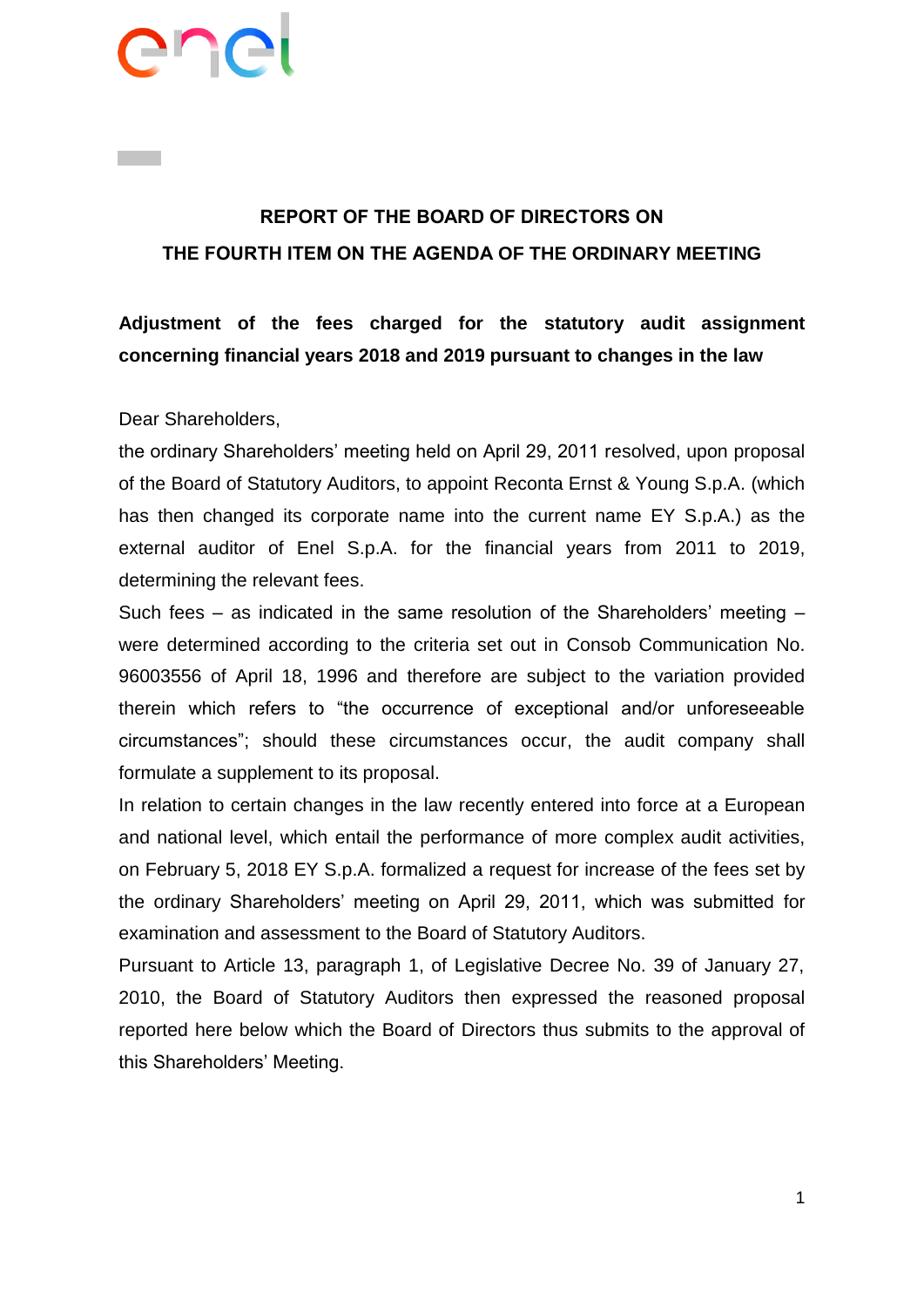### "*Dear Shareholders,*

*You have been called in ordinary meeting in order to discuss and resolve upon the adjustment of the fees to be granted to the audit Company EY S.p.A. (hereinafter, "EY") as a consequence of certain changes in the law recently entered into force at a European and national level, described below, which entail the performance of more complex audit activities, which were not predictable at the date of the appointment of EY as external auditor.* 

*Pursuant to Article 13, paragraph 1, of Legislative Decree No. 39 of January 27, 2010 (hereinafter, "Decree 39/2010", as amended by Legislative Decree No. 135 of July 17, 2016), the fees for the audit company shall be determined at the moment of the relevant appointment by the ordinary shareholders' meeting, which resolves upon the reasoned proposal of the supervisory body (i.e. of the Board of Statutory Auditors); such fees are set for the entire office, with the possibility for the shareholders' meeting to establish* ad hoc *criteria for their adjustment.* 

*It is hereby reminded that the current engagement for the statutory audit of Enel S.p.A. (hereinafter, "Enel") has been conferred upon EY (whose company name at the date of the appointment was Reconta Ernst & Young S.p.A.) by resolution of the ordinary Shareholders' Meeting held on April 29, 2011, upon proposal of the Board of Statutory Auditors. Such engagement, conferred for the fiscal years from 2011 to 2019, concerns:* 

- the audit of the financial statements of Enel in relation to which the audit *company shall issue its audit opinion within the specific report pursuant to Article 14, paragraph 1, letter a), of Decree 39/2010;*
- *the audit of the consolidated financial statements of the Enel Group, in relation to which the audit company shall issue its audit opinion within the specific report pursuant to Article 14, paragraph 1, letter a), of Decree 39/2010;*
- *the limited review of the consolidated condensed half-year financial statements of the Enel Group, in compliance with Consob Communication No. 97001574 of February 20, 1997 and Consob Resolution No. 10867 of July 31, 1997;*
- *the testing, in the course of the financial year, of the duly bookkeeping of the Company and the duly recording of the management facts in the Company's accounts, pursuant to Article 14, paragraph 1, letter b), of Decree 39/2010;*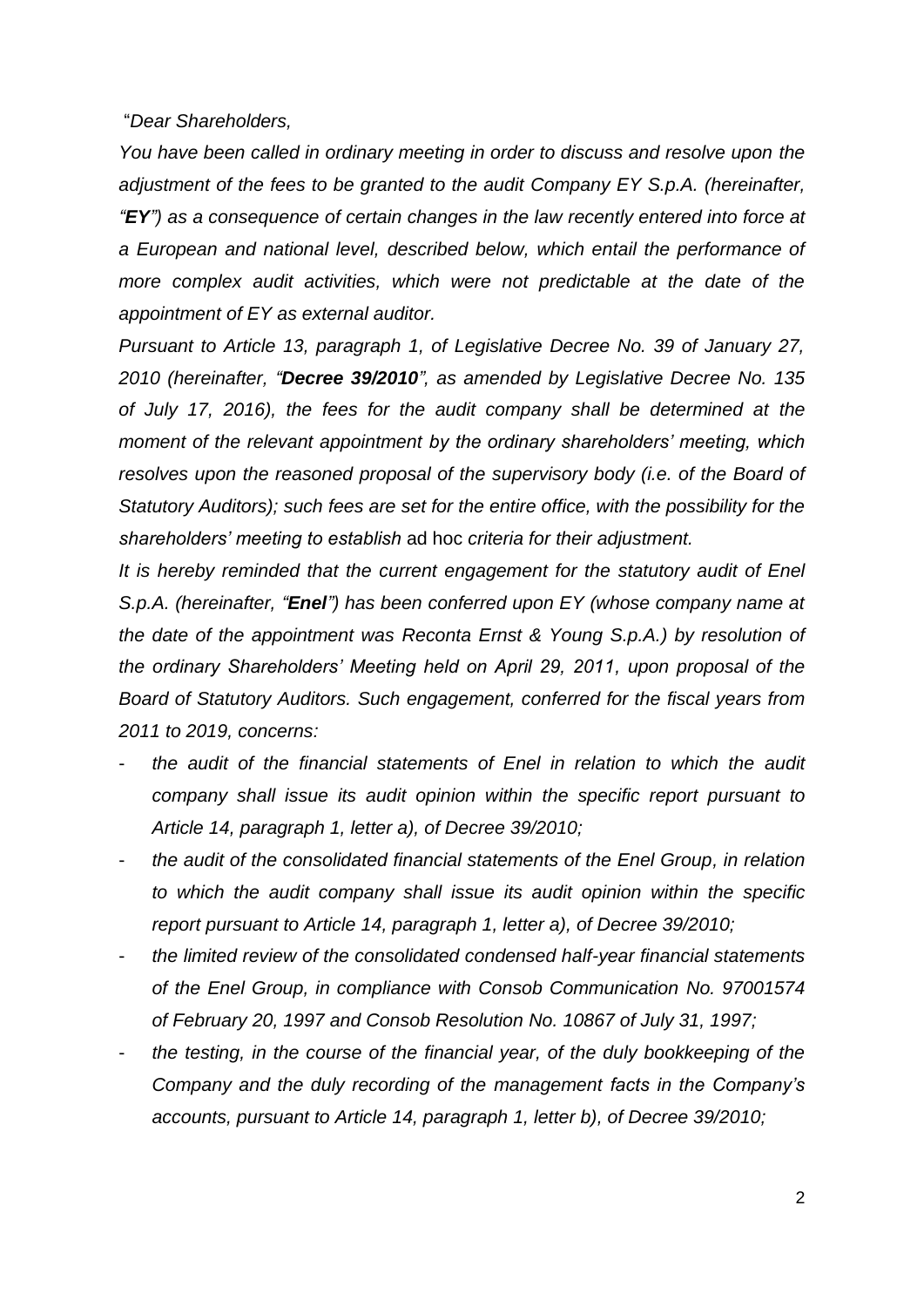- *other assignments closely connected with the statutory audit to be assigned in relation to fulfillments prescribed by laws, regulations and established practices as well as to testing procedures agreed with Enel.*

*For the aforementioned services, the ordinary Shareholders' Meeting held on April 29, 2011 resolved to grant EY a total amount of fees equal to Euro 3,480,791.55 for the entire nine-year period 2011-2019. For the sake of completeness, it is reminded that the proposal of Reconta Ernst & Young S.p.A. involved, in addition to Enel S.p.A., also other 352 companies identified on the basis of the perimeter of the Enel Group as per the last consolidated financial statements (concerning the financial year 2009) published at the date on which the tender procedure had commenced; with regard to such wider perimeter the same proposal provided for fees equal to approximately Euro 64 million for the entire nine-year period 2011- 2019.*

*The engagement was then formalized on June 21, 2011 by the execution of a framework agreement for the services concerning the statutory audit of the annual and consolidated financial statements of the companies belonging to the Enel Group for the period 2011-2019 ("Framework Agreement").*

*The fees indicated above – as highlighted in the resolution of the ordinary Shareholders' Meeting held on April 29, 2011 – were determined according to the criteria set out in Consob Communication No. 96003556 of April 18, 1996 and therefore are subject to the variation provided therein which refers to "the occurrence of exceptional and/or unforeseeable circumstances"; should these circumstances occur, the audit company shall formulate a supplement to its proposal.*

*\* \* \* \* \**

*By letter dated February 5, 2018 EY requested an adjustment to the fees in relation to the increased complexity of the audit activities concerning:* 

- *the new format of the audit report applicable to Public-Interest Entities (hereinafter "PIEs", substantially coinciding with companies whose transferable securities are admitted to trading on a regulated market of any Member State of the European Union, as well as banks and insurance companies), pursuant to Article 10 of Regulation (EU) No. 537/2014;*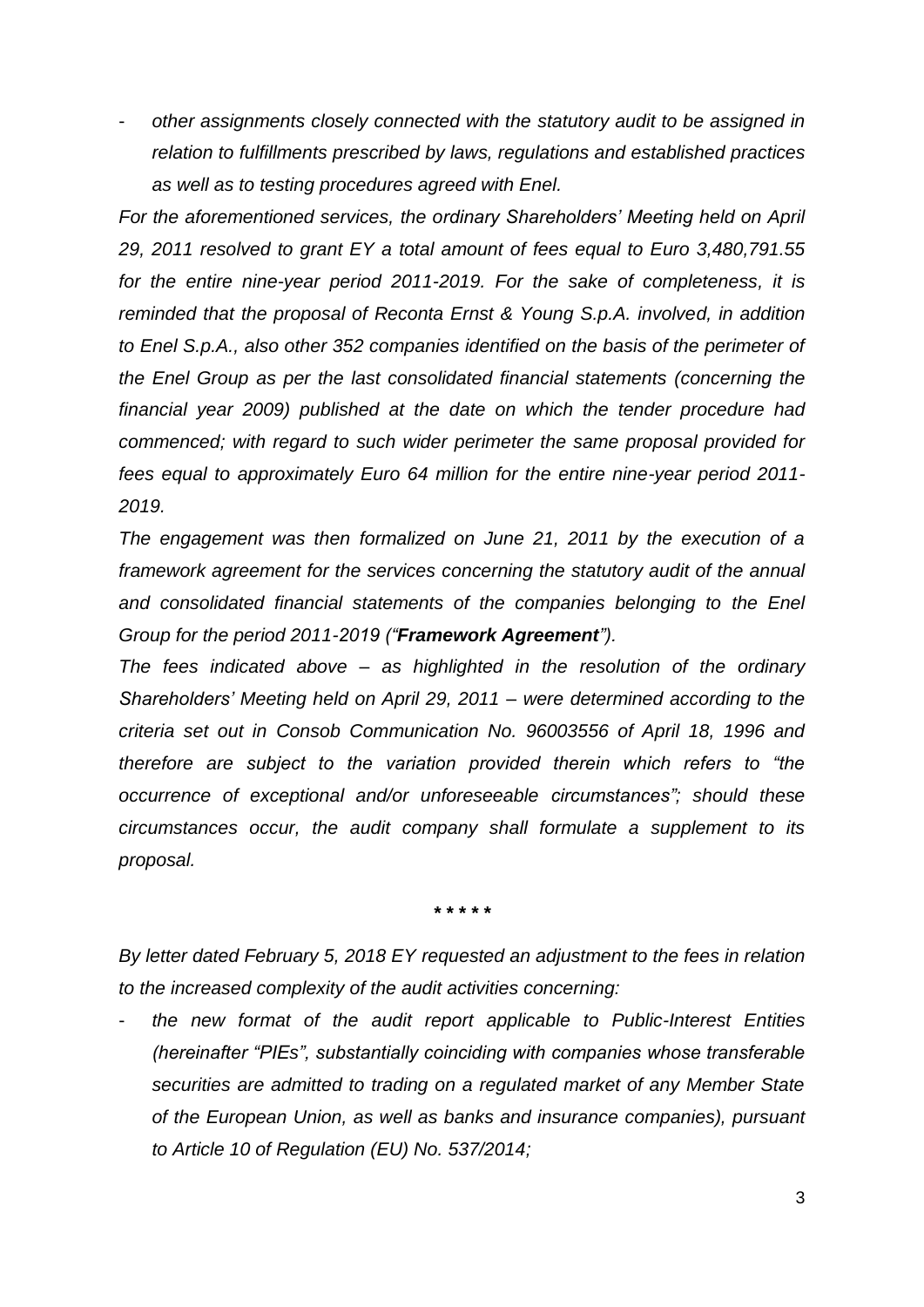- *the additional report to the audit committee (i.e. to the Board of Statutory Auditors), introduced for the PIEs by Article 11 of Regulation (EU) No. 537/2014; as well as*
- *the new opinion on the compliance with applicable laws of the management report and of certain information contained in the report on corporate governance and ownership structure, deriving from the amendments to Decree 39/2010 made by Legislative Decree No. 135 of July 17, 2016.*

*With regard to companies whose financial years correspond to calendar years, the above-mentioned provisions of law are applicable starting from the financial year 2017; therefore, the increase of the fees requested by EY concerns the audit activities in relation to the annual and consolidated financial statements of Enel as of December 31, 2017, 2018 and 2019 and to the financial statements, as of the same date, of some of its Italian subsidiaries.* 

*Please find below a more detailed description of the amendments to the law provisions upon which the request for the increase of the fees submitted by EY is based and of the additional audit activities required by the said amendments.* 

# *1. The new format of the audit report*

*Article 10 of Regulation (EU) No. 537/2014 defines and significantly widens for PIEs the contents of the audit report; indeed, the latter shall,* inter alia*, describe the key audit matters faced by the external auditor during the performance of the testing activities.*

*With Resolution of the General State Accountant dated July 31, 2017 the new ISA Italia 701 audit principle (concerning the "communication of the key aspects of the statutory audit in the report of the independent auditor") has been approved, as well as the new versions of further six audit principles (ISA Italia 260, 570, 700, 705, 706 and 710) which are applicable to the statutory audit of all the Italian companies belonging to the Enel Group.* 

*Such new and updated statutory audit principles have introduced the regulation of the procedures for the preparation of the opinion on the financial statements, widening the contents of the audit report, which now shall contain* inter alia*:*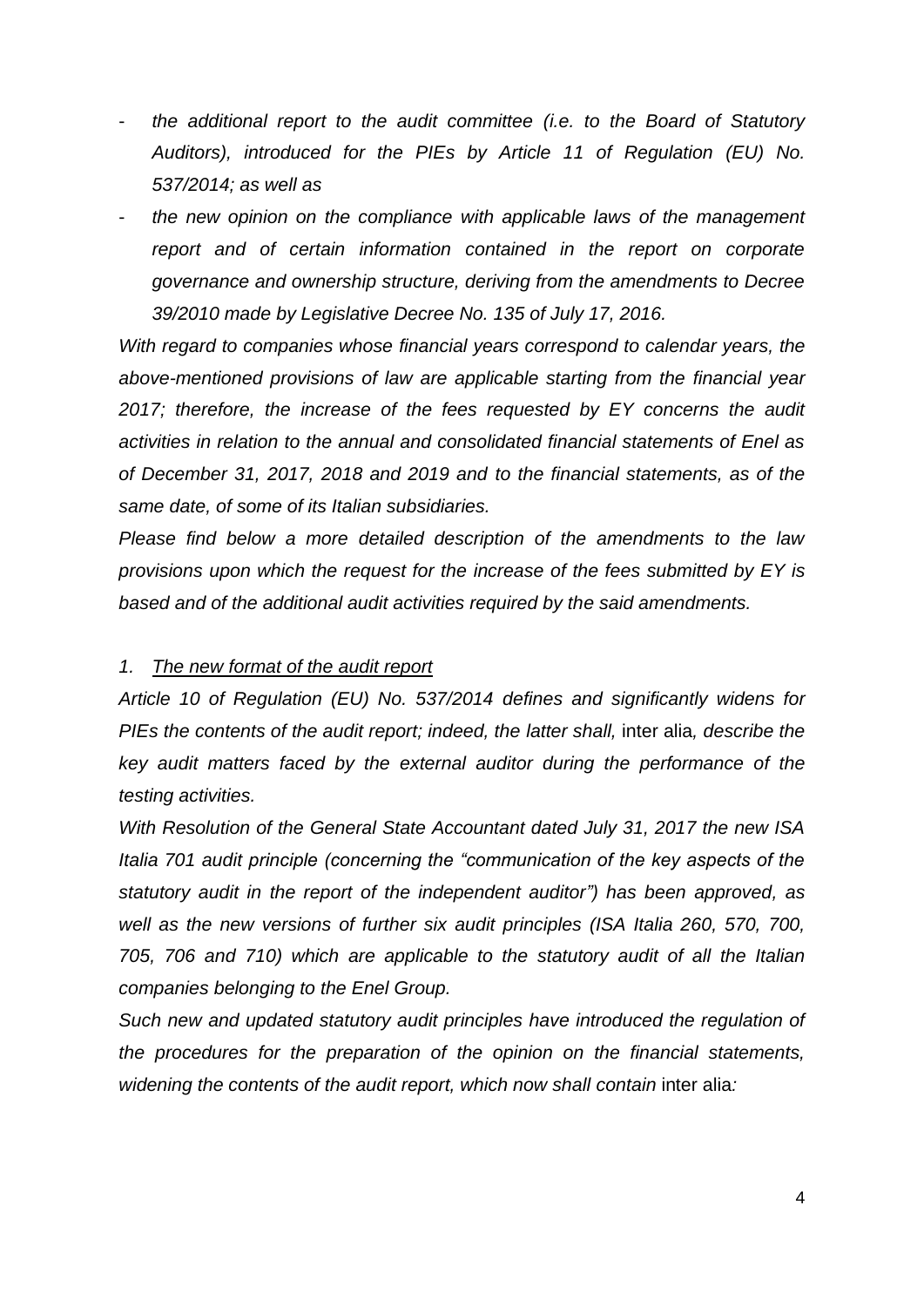- *the indication of the key aspects of the statutory audit,* i.e.*, the aspects which, based upon the professional opinion of the external auditor, have been the most significant in the statutory audit of the financial statements;*
- *the detailed indication of the main purposes of the statutory audit, among which the identification and the assessment of the risks of material errors in the financial statements and the assessment on the appropriateness of the use of the assumption on the entity's ability to continue as a going concern.*

*Such new provisions entail for EY the need to carry out additional activities, mainly referring to:* 

- *more interactions with the managers in charge of the governance activity;*
- *identification, analysis, exposition, as well as internal quality control procedures concerning the audit key matters;*
- *greater coordination within the statutory audit activities of the Enel Group with the audit teams of the subsidiaries which are qualified as PIEs and that are therefore subject to the provisions of Article 10 of Regulation (EU) No. 537/2014, for the purposes of definition of the "key audit matters";*
- *critical review of the PIE information and of the procedure for the final drawing up of the financial statements (issues reported as key aspects of the statutory audit).*

*The greater effort connected to the above described activities was assessed by EY in 2,688 additional hours per year which, on the basis of the hourly fees provided for by the Framework Agreement, shall determine an increase of the fees equal to Euro 120,000 for each financial year (2017, 2018 and 2019), as detailed below for the Italian companies concerned.*

|                                   | By Company   |                  | <b>Group Total</b> |               |
|-----------------------------------|--------------|------------------|--------------------|---------------|
|                                   | <b>HOURS</b> | AMOUNT<br>(EURO) | <b>HOURS</b>       | <b>AMOUNT</b> |
|                                   |              |                  |                    |               |
| A. New format of the audit report |              |                  | 2,688              | 120,000       |
| Enel S.p.A.                       | 560          | 25,000           |                    |               |
| e-distribuzione                   | 448          | 20,000           |                    |               |
| Enel Produzione                   | 448          | 20,000           |                    |               |
| <b>Enel Green Power</b>           | 224          | 10,000           |                    |               |
| Enel Trade                        | 178          | 8,000            |                    |               |
| Enelpower                         | 45           | 2,000            |                    |               |
| Enel Italia                       | 112          | 5,000            |                    |               |
| Servizio Elettrico Nazionale      | 269          | 12,000           |                    |               |
| Enel Energia                      | 269          | 12,000           |                    |               |
| Enel Sole                         | 90           | 4,000            |                    |               |
| Enel.SI                           | 45           | 2,000            |                    |               |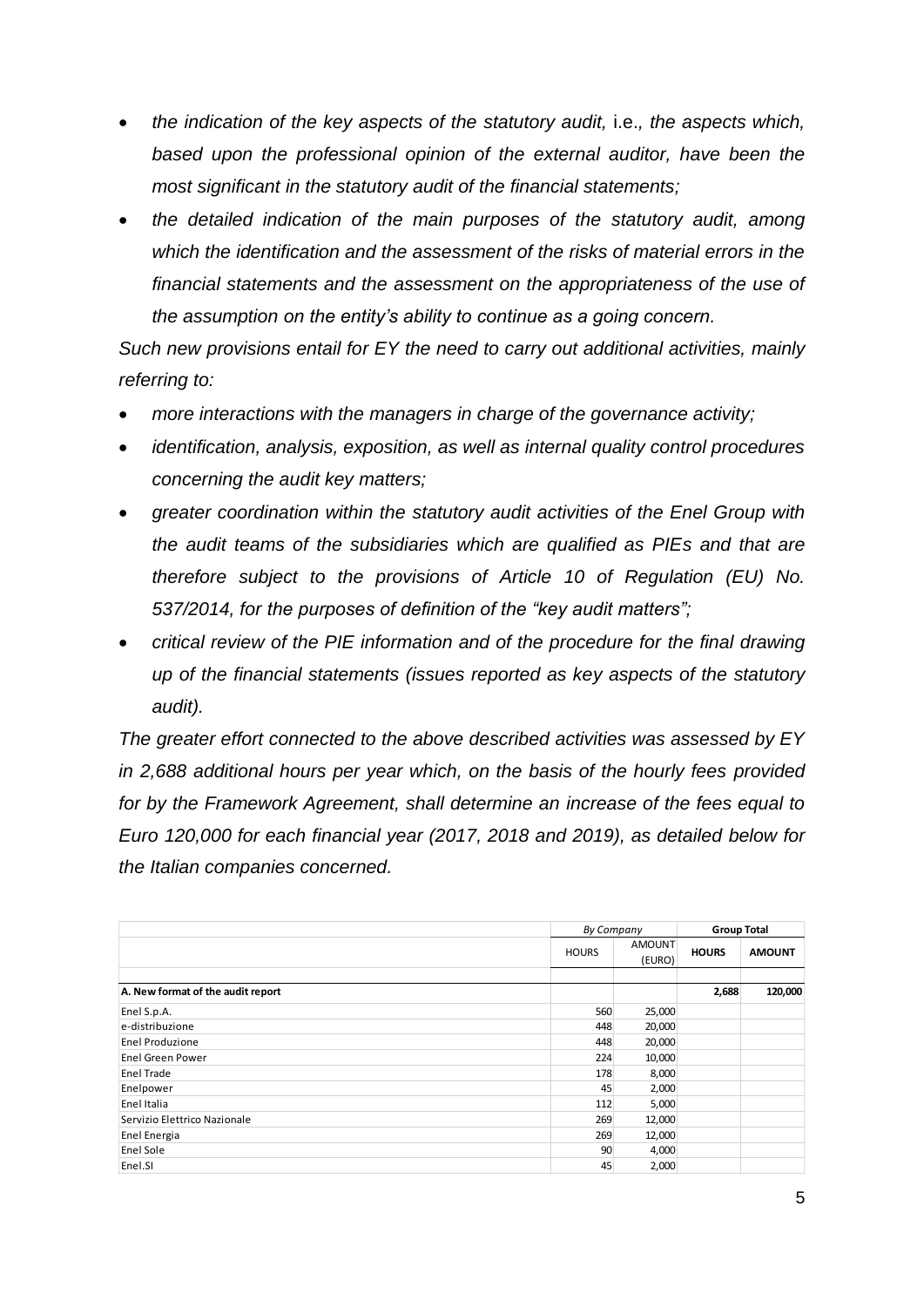## *2. The additional report to the audit committee*

*With regard to PIEs, Article 11 of Regulation (EU) No. 537/2014 provides that the audit company shall draft and submit an additional report to the audit committee; please note that for companies (as Enel) adopting the traditional administration and control system such body shall be identified with the Board of Statutory Auditors, pursuant to the provisions of Article 19, paragraph 2, letter a), of Decree 39/2010. On the basis of the European law provisions indicated above, the contents of such additional report mainly concern:* 

- *the elements connected to the procedure for planning and carrying out the statutory audit, as well as to the relevant methodologic choices;*
- *the relationship with secondary auditors (if any) or with experts not belonging to the network of the audit company;*
- *the contents of the meetings held (for the purposes of both obtaining information needed for performing the statutory audit and for the communications to the PIE's governance bodies in relation to the status of the audit work);*
- *the quantitative level of materiality applied during the performance of the statutory audit, as well as the qualitative factors which were considered when setting the level of materiality;*
- *events or conditions identified in the course of the audit that may cast significant doubt on the entity's ability to continue as a going concern;*
- *any significant deficiencies in the internal financial control system, and/or in the accounting system of the PEI;*
- *any significant matters involving actual or suspected non-compliance with laws and regulations or by-laws which were identified in the course of the audit;*
- *limits to the statutory audit procedure (if any);*
- *the declaration of independence.*

*Such new law provisions entail for EY an extension of the testing activities as compared to the activities requested under the previous regime for the drafting of the report on key issues (recalled by Article 19, paragraph 3, of Decree 39/2010, in the version preceding the amendments introduced by Legislative Decree No. 135 of July 17, 2016); such extension is mainly due to the increased level of*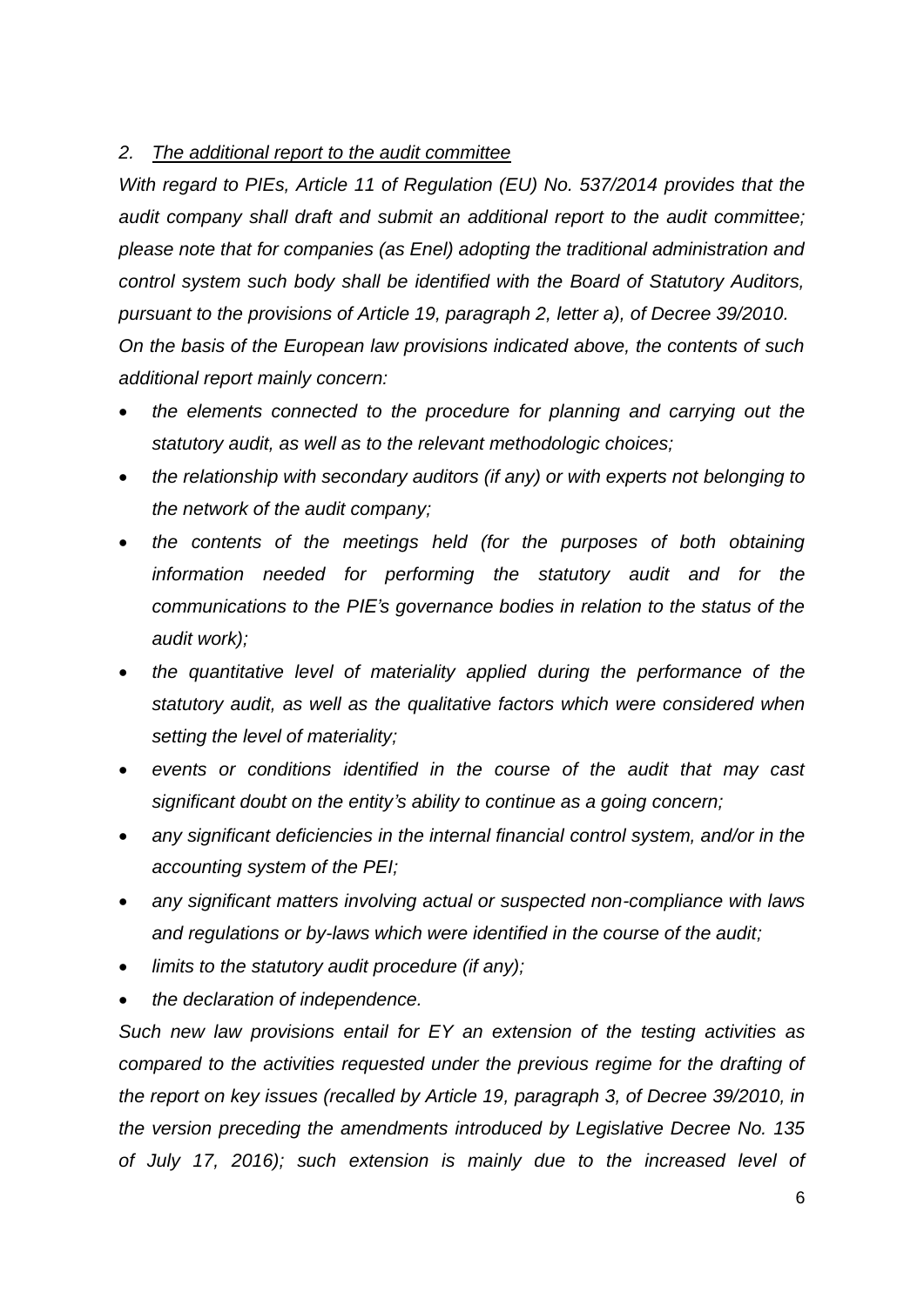*interactions requested, both with the managers in charge of the governance activities and with the various PIE's corporate functions.* 

*The greater effort connected to the above described activities was assessed by EY in 336 additional hours per year which, on the basis of the hourly fees provided for by the Framework Agreement, shall determine an increase of the fees equal to Euro 15,000 for each financial year (2017, 2018 and 2019), to be referred only to Enel S.p.A.*

*3. The new opinion on the compliance of the management report and of certain information contained in the report on corporate governance with the applicable laws*

*The new provisions under Article 14, paragraph 2, letter e), of Decree 39/2010 (as amended by Law Decree No. 135 of July 17, 2016) require audit companies to complement the opinion on the consistency of the information contained in the management report with the financial statements also providing an opinion on the compliance of such information with the applicable laws, as well as issuing a separate statement on material errors identified in the management report (if any), on the basis of the knowledge and the understanding of the company and the relevant context acquired in the course of the audit of the financial statements.*

*Therefore, the Resolution of the General State Accountant dated June 15, 2017 amended the audit principle SA Italia 720B (concerning "the liabilities of the subject entrusted with the statutory audit in relation to the information contained in the management report and in the report on corporate governance and ownership structure required by applicable laws").* 

*The new opinion on the compliance of the management report and of certain information contained in the report on corporate governance and ownership structure with the applicable laws, as well as the statement on material errors (if any), entail for EY the need to carry out additional activities, concerning mainly:* 

- *the identification of the provisions of law which may be directly or indirectly linked to information to be provided in the management report;*
- *the understanding of the administrative-financial procedures which underlie the preparation of the management report, as well as of the sources of the informative elements and of the relevant controls of the company;*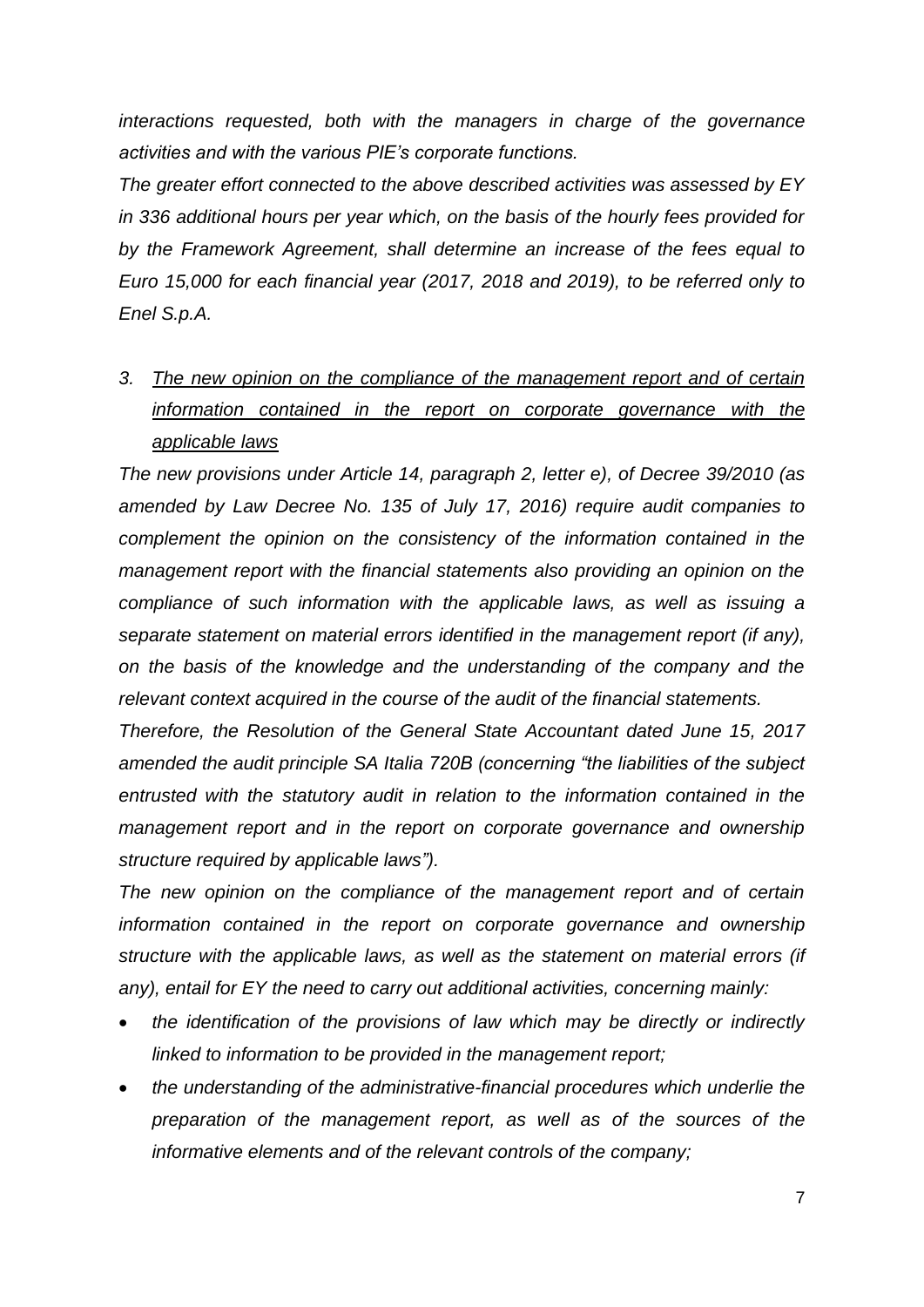*the comparison of such information with the financial statements and/or with details used for their drafting and/or with the general accounting system and/or the underlying accounting records.*

*The greater effort connected to the above described activities was assessed by EY in 4,031 additional hours per year which, on the basis of the hourly fees provided for by the Framework Agreement, shall determine an increase of the fees equal to Euro 180,000 for each financial year (2017, 2018 and 2019), as detailed below for the Italian companies concerned.*

|                                                                                      | By Company   |                         | <b>Group Total</b> |               |
|--------------------------------------------------------------------------------------|--------------|-------------------------|--------------------|---------------|
|                                                                                      | <b>HOURS</b> | <b>AMOUNT</b><br>(EURO) | <b>HOURS</b>       | <b>AMOUNT</b> |
| C) New opinion on the compliance of the management report with the provisions of law |              |                         | 4.031              | 180.000       |
| Enel S.p.A.*                                                                         | 560          | 25.000                  |                    |               |
| e-distribuzione                                                                      | 514          | 23.000                  |                    |               |
| <b>Enel Produzione</b>                                                               | 493          | 22.000                  |                    |               |
| <b>Enel Green Power</b>                                                              | 403          | 18.000                  |                    |               |
| <b>Enel Trade</b>                                                                    | 515          | 23.000                  |                    |               |
| Enelpower                                                                            | 45           | 2.000                   |                    |               |
| Enel Italia                                                                          | 134          | 6.000                   |                    |               |
| Servizio Elettrico Nazionale                                                         | 515          | 23.000                  |                    |               |
| Enel Energia                                                                         | 515          | 23.000                  |                    |               |
| Enel Sole                                                                            | 90           | 4.000                   |                    |               |
| Enel.SI                                                                              | 45           | 2.000                   |                    |               |
| Enerlive                                                                             | 45           | 2.000                   |                    |               |
| 3SUN                                                                                 | 67           | 3.000                   |                    |               |
| <b>EGP Sannio</b>                                                                    | 90           | 4.000                   |                    |               |

*\* with reference to Enel S.p.A. the new opinion on compliance covers also some information contained in the corporate governance report*

*\* \* \* \* \**

*EY's request for the increase of the fees described above was therefore submitted for examination and assessment to the Board of Statutory Auditors of Enel during the meeting of February 13, 2018, taking into account that the same Board of Statutory Auditors had drafted the original proposal – approved by the Shareholders' Meeting held on April 29, 2011 – for the appointment of EY as the external auditor of Enel S.p.A. and for the determination of the relevant fees.*

*The Board of Statutory Auditors also received the positive opinions released by the competent structures of Enel, which represented to the same Board of Statutory Auditors that the greater effort estimated by EY – and, consequently, the relevant economic request – is indeed consistent with the quantity and quality of the work to be carried out.*

*In consideration of the above, the Board of Statutory Auditors:*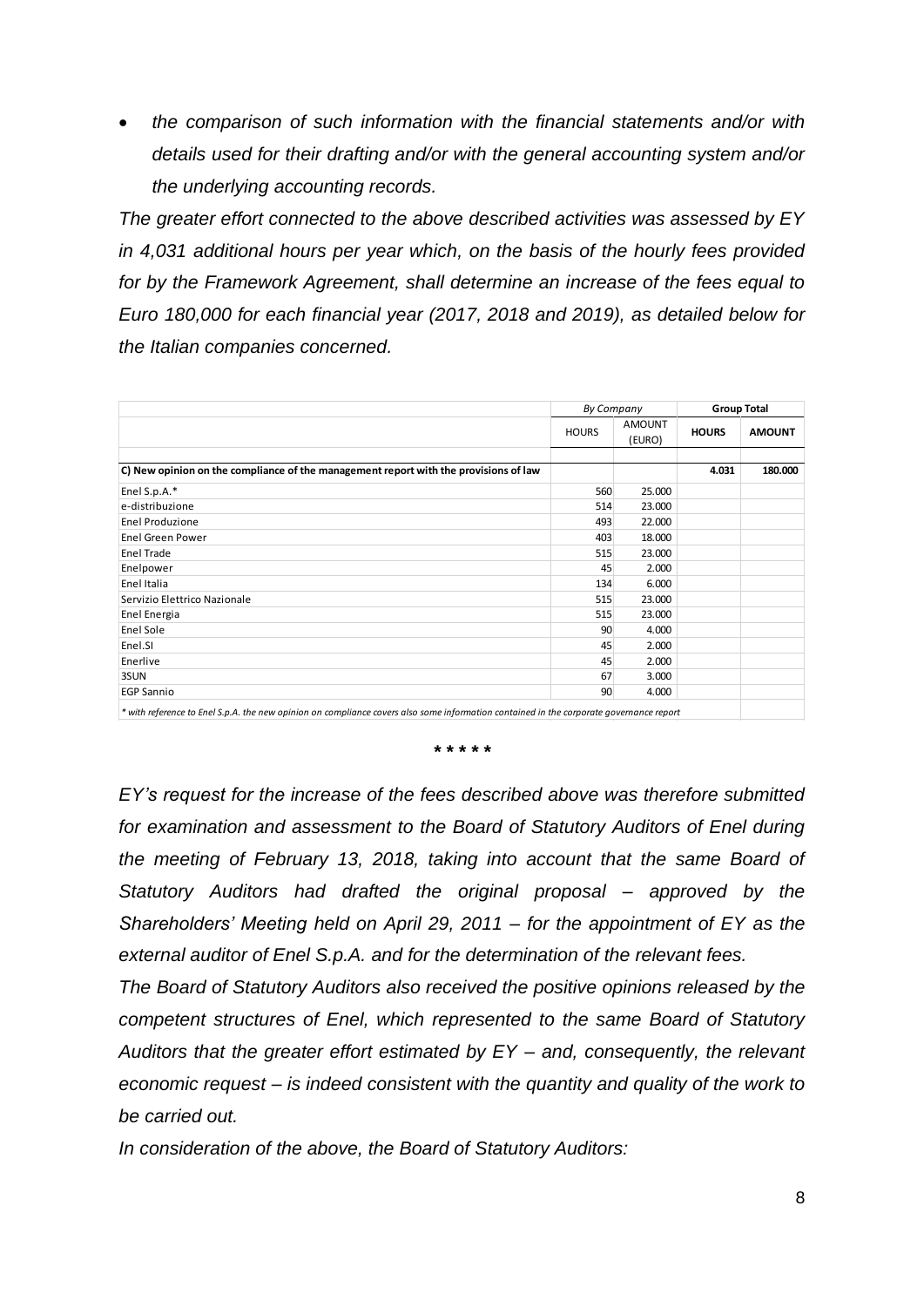- *given that Consob Communication No. 96003556 of April 18, 1996 allows an adjustment to the fees of the audit company at "the occurrence of exceptional and/or unforeseeable circumstances"; and that both the above-mentioned resolution of the Shareholders' Meeting held on April 29, 2011, which resolved upon the appointment of EY as external auditor of Enel, and the Framework Agreement expressly provide for the said adjustment;*
- *having considered that the amendment to the laws recently entered into force at a European and national level, described above and applicable to the statutory audit activities starting from the financial year 2017, are to be considered as circumstances unforeseeable at the moment of the appointment of EY as external auditor of Enel;*
- having acknowledged the request for the adjustment of the fees formalized by *EY on February 5, 2018 and concerning the statutory audit of the annual financial statements and consolidated financial statements of Enel as of December 31, 2017, 2018 and 2019 and of the financial statements, as of the same date, of certain Italian subsidiaries of Enel;*
- having shared the assessment expressed by the competent internal structures *of Enel, on the basis of which the additional effort estimated by EY – and, as a consequence, the relevant economic request – is indeed consistent with the quantity and the quality of the work to be carried out;*

*deems that the above-mentioned request for the increase of the fees submitted by EY is justified by the above mentioned changes in the law recently occurred at a European and national level and also appropriate in relation to the greater effort requested by the same law provisions.* 

*In light of the above, the Board of Statutory Auditors informs that, during the meeting held on February 13, 2018, it has issued its prior favourable opinion (as provided under Article 7.3 of the Organizational Procedure Regarding Assignments to Auditing Companies within the Enel Group, approved by the same Board of Statutory Auditors on November 20, 2017) on the increase of the fees due to EY in relation to the greater effort requested by the mentioned European and national laws for the statutory audit of the annual financial statements of Enel and the consolidated financial statement of the Enel Group as of December 31, 2017; such*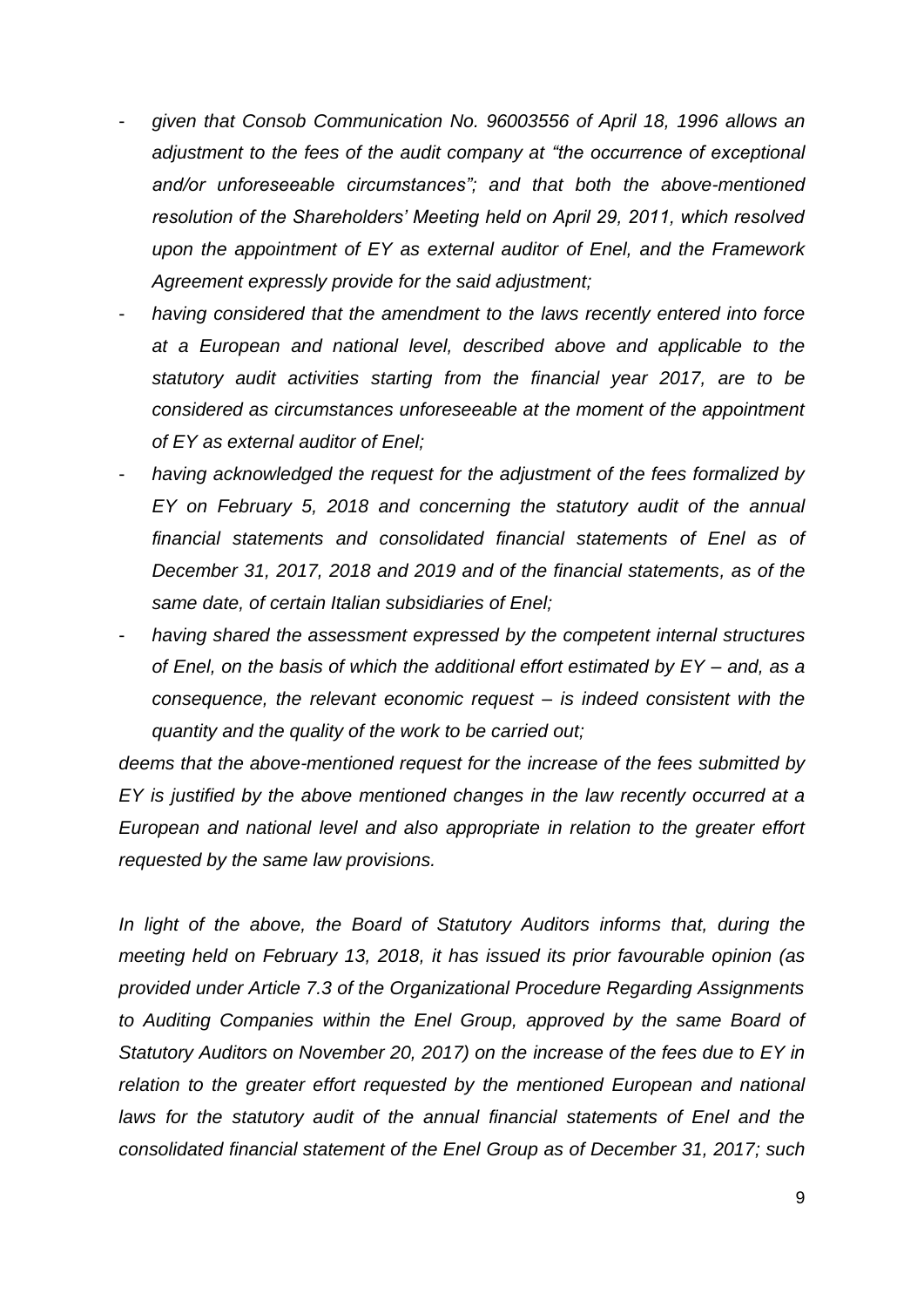*opinion has been issued since EY had already partially carried out and was going to carry out the additional activities described above in this report concerning the testing over such accounting documents.* 

*Instead, with regard to the increase of the fees due to EY in relation to the greater effort requested by the mentioned European and national law for the statutory audit of the annual financial statements of Enel and the consolidated financial statements of the Enel Group as of December 31, 2018 and 2019, the Board of Statutory Auditors submits to Your approval the following* 

#### *Agenda*

*The Shareholders' Meeting of Enel S.p.A.,* 

- having examined the explanatory report of the Board of Statutory Auditors;
- *having acknowledged that, following the changes in the law recently entered into force at a European and national level on the regulation of the statutory audit (referring, in particular, to the provisions of the Regulation (EU) No. 537/2014 and of the Legislative Decree No. 39 of January 27, 2010, as amended by Legislative Decree No. 135 of July 17, 2016), the audit Company EY S.p.A., appointed as external auditor of Enel S.p.A. for financial years from 2011 to 2019, submitted on February 5, 2018 a request for increase of the fees, justified by the greater effort requested on the basis of the new legal framework;*
- *having considered that the Board of Statutory Auditors – which, during its meeting held on February 13, 2018, has shared the assessments expressed in this regard by the competent internal structures of Enel – deemed that the request for increase of the fees submitted by EY S.p.A. is justified by the abovementioned changes in the law recently occurred at a European and national level with regard to the statutory audit and also that the request is appropriate in relation to the greater effort requested by the new legal framework;*
- *taking into account that the Board of Statutory Auditors, during the same meeting held on February 13, 2018, expressed its prior favourable opinion (as provided under Article 7.3 of the Organizational Procedure Regarding Assignments to Auditing Companies within the Enel Group, approved by the same Board of Statutory Auditors on November 20, 2017) on the increase of*